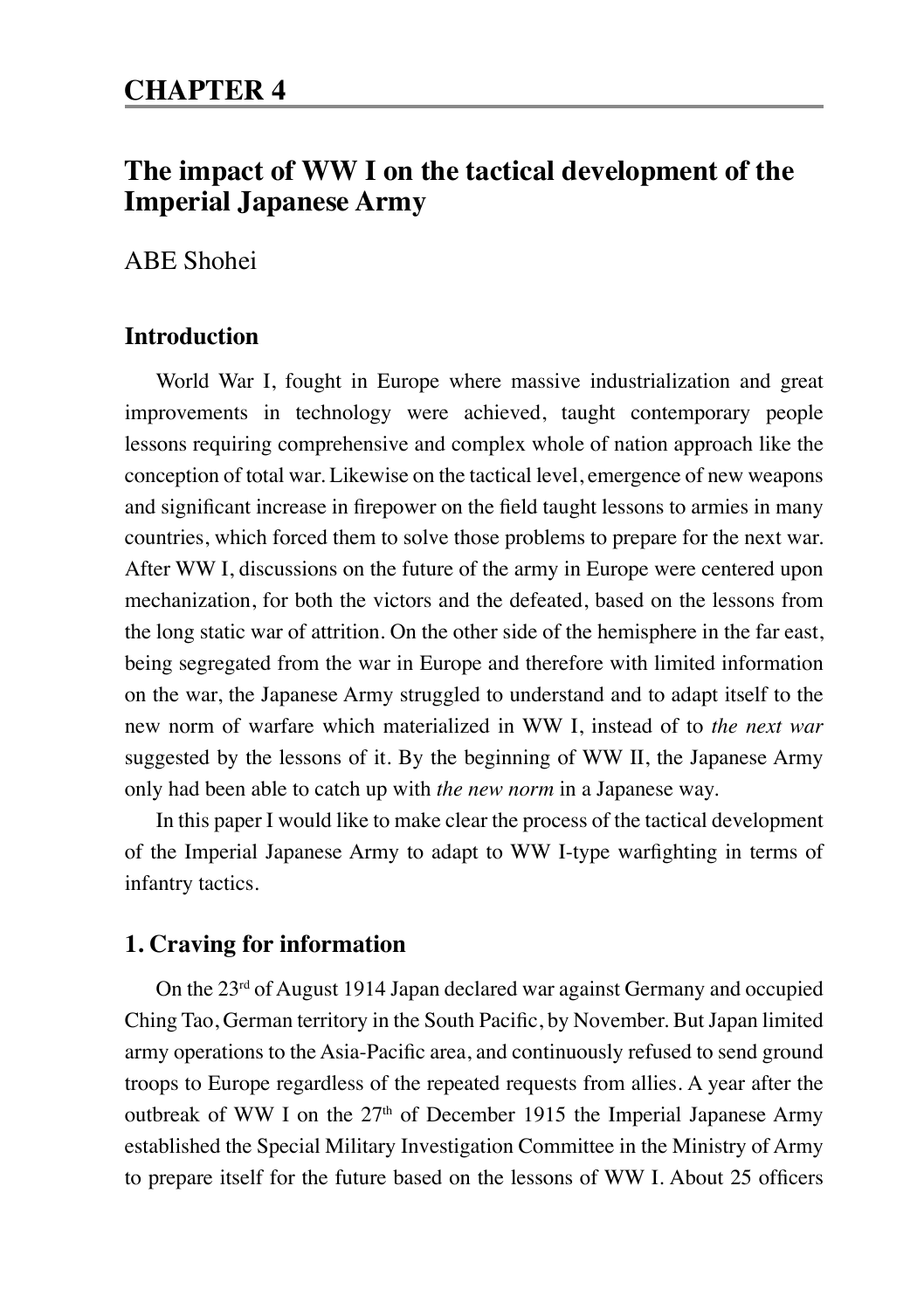and some civilians of the committee from all major institutes of the army were organized into 8 sections, each of which had its own field of interest.<sup>1</sup> This effort was so comprehensive that its subjects encompassed military organizations, mobilization, education, strategy, tactics, fortification, materiel, and logistics. The information collected were published monthly and distributed among the whole Army. The focus of the reports was trench warfare on the Western Front.

Along with this effort the Army General Staff, the Infantry School, and even some infantry divisions began studies on trench warfare. The whole army was craving for information on WW I.

## **2. The first series of efforts**

## *2.1 Trench Warfare Exercise of 1918*

In autumn 1918, just before the surrender of Germany, the Japanese Army conducted the first experimental maneuvers, named "Jinchi Kobo Enshu" or Trench Warfare Exercise to study the ramifications of WW I. Directed by General Hyoe Ichinohe, the head of the Inspectorate General of Military Training, they reenacted a battle of the Western Front of WW I in the maneuver area. The objectives were threefold: firstly to understand new ways of both defensive and offensive tactics adopted in the war; secondly to study the effects and employment techniques of the new equipment and munitions; and thirdly to establish guidelines for planning and executing training of this kind for field units.

Because the troops only knew what they had been trained, i.e., basically the way the Japanese Army fought the Russo-Japanese war, the Army wrote special manuals to prepare for this maneuver,<sup>2</sup> which were based on French infantry manuals of 1917.<sup>3</sup> The Army distributed them among participants about a few months in advance and trained them according to it. The main features of the

<sup>&</sup>lt;sup>1</sup> Atsushi Koketsu, "Gunii Chosa Iinkai no Gyomu Naiyo (What was done in the Special Military Investigation Committee)", *Seiji keizai shi gaku* (The journal of historical studies: politico-economic history), vol. 174 (1980): 56.

<sup>2</sup> Kobo enshu keikaku iinkai (The planning committee for trench warfare), *Jinchi sen ni okeru hohei no koudou* (Infantry actions in trench warfare), August 1918 (material in the possession of Military Archives, Center for Military History [CMH], National Institute for Defense Studies [NIDS], Ministry of Defense [MoD]).

<sup>3</sup> The contents of those manuals are identical to the French manuals of 1917.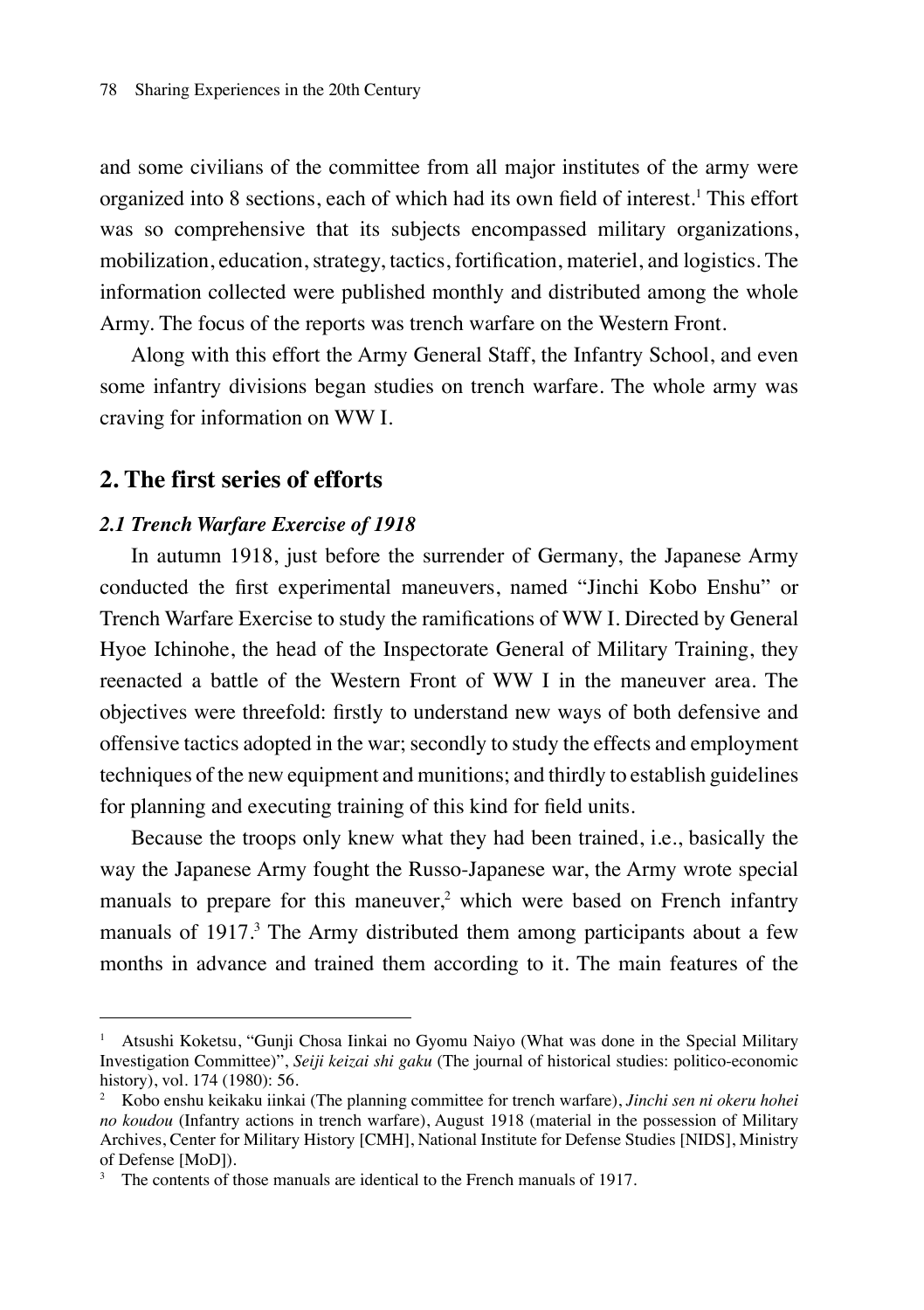experimental manuals were as follows.

Infantry battalions, which had only rifles at the time, got an additional 4 heavy machine guns, 2 infantry guns, and 64 grenade launchers for this experiment. And 4 light mortars were added to regiments. For the Japanese, which were in their second year of a 10 year-process of acquiring only 6 heavy machineguns for each regiment, this volume of firepower was revolutionary.

Infantry formation became more dispersed and added more depth. For attack, assaulting battalions were to employ waves of assaulting lines of companies. The interval between men was 5 or 6 paces instead of 2 of the doctrine of those days. Fire and movement was to be conducted at platoon level instead of company. Form of maneuver shifted from a stiff linear one to a fluid one in order to infiltrate into enemy defensive positions. For defense, instead of one line of defense, a division was to establish 2 or 3 defensive belts, each of which consisted of 3 defensive lines, and to hold them in conjunction with spoiling attacks and counterattacks by individual units on their own initiative. With the above changes, they introduced a new way of command and control because they required independent actions by small units at the level of platoon, squad, or below amid the confusion of battles. Such actions were exceptional for the Japanese Army back then.

For the maneuver the Army temporally organized 3 regiments with 2 normal brigade HQs, 1 heavy regiment, 2 heavy artillery battalions, and 2 engineer battalions. During the 3-week experiment, the first 10 days were assigned for field fortification work. The maneuver started with a speech by General Ichinohe to observing officers: "I regret to say that even the basic concepts for both offensive and defensive fighting are undecided and showing what should be done is beyond my capacity ... I request you to frankly exchange opinions regarding benefits and shortfalls of the fighting methods in detail in search for essence requisite for the future army training."<sup>4</sup> Along with the maneuver, live fire tests of various new weapons were conducted to understand the effects of bombardment on field fortification.

Due to excessive requirements and poor exercise control by inexperienced

<sup>4</sup> *Taisho 7 nen jinchi kobo enshu kiji dai 1 kan* (1918 Trench Warfare Exercise, vol. 1), 1918 (material in the possession of Military Archives, CMH, NIDS, MoD).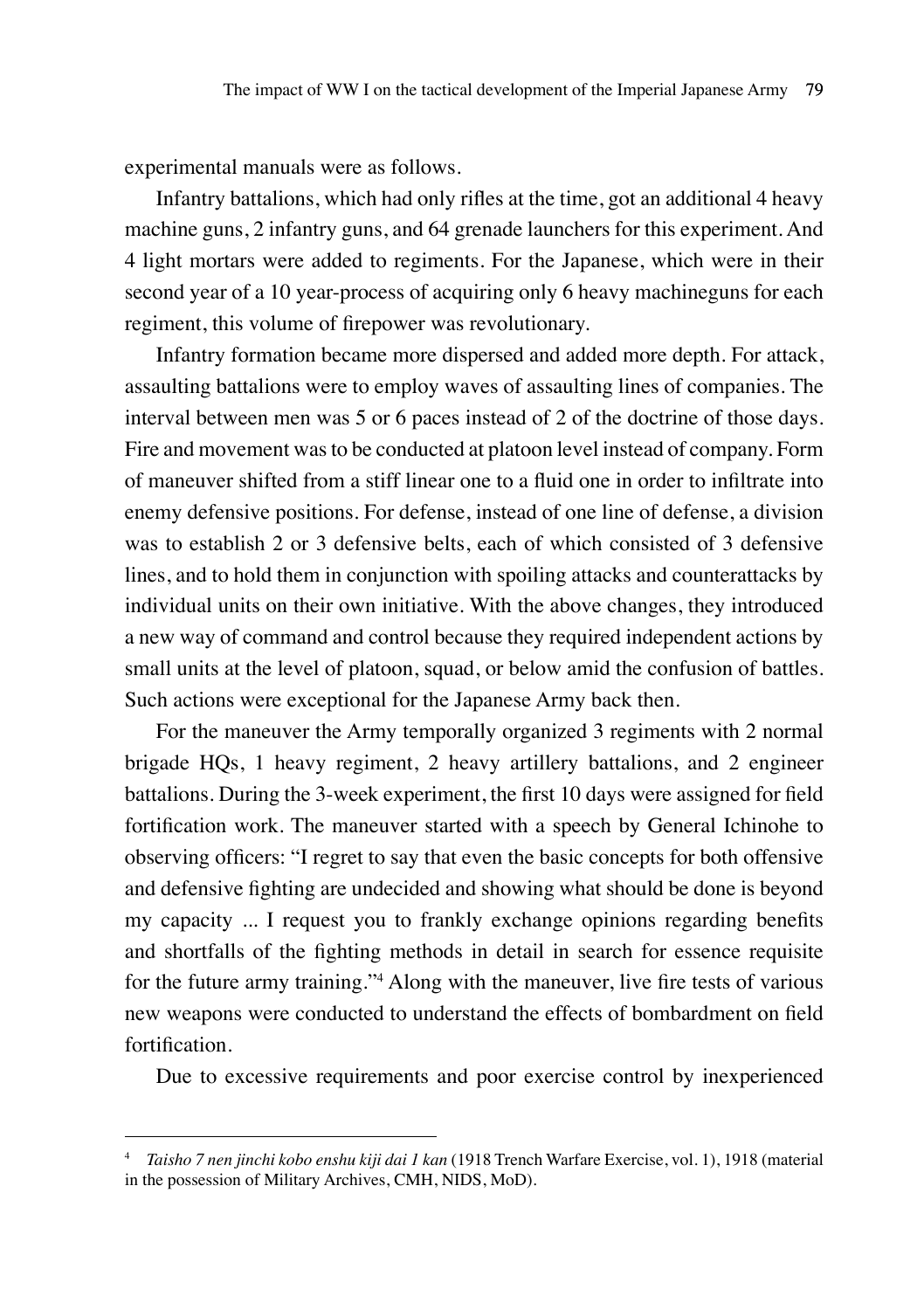officers, achievements of the maneuver were insufficient. The exercise issues identified were inadequate understanding of infiltration maneuver, counterattack and spoiling attack, poor cooperation with adjacent units, and so on.<sup>5</sup> Among them the initiative of lower command echelon and infantry-artillery cooperation were focuses of the problems to be settled.

As for the initiative of the lower command echelon, the Army decided that requisite tactical skills for noncommissioned officers and proper actions by individual soldiers should be attained to cope in the confusion of battle. However, attending troops voiced suspicion. "Is it suitable for Japanese culture? Considering the educational standard of current noncommissioned officers, it is doubtful that they can achieve it." "If it is the best way, we must conduct far more intense training." "With the noncommissioned officers who are inept in this kind of skills … it is impossible to achieve victory."6 They suggested the transformation of leadership training for noncommissioned officers.

As for infantry-artillery cooperation, General Ichinohe mentioned that "it was far below expectation, and there was a large room for fixes."<sup>7</sup> He saw infantry troops and artillery batteries conduct 2 separate battles where each branch did its own. The officers from both branches did not even understand the need for exchanging their battle concepts and requisite information, on top of the lack of means for communication. The same was pointed out for the cooperation between heavy infantry support weapons and rifle units. The main challenge was receiving support synchronized to the infantry maneuver when it deviated from the predetermined scheme for attack.

Though the achievements of the experiment were limited, it was a groundbreaking effort that galvanized the entire Japanese Army. It was observed by a total of 238 officers, who were in commanding positions above regiment and divisional staff from every division in addition to those from central army institutions. The experiment became a catalyst to promulgate the new way of fighting, even if it offered just a glimpse of it.

<sup>5</sup> *Taisho 7 nen jinchi kobo enshu kiji dai 4 kan* (1918 Trench Warfare Exercise, vol. 4), 1918 (material in the possession of Military Archives, CMH, NIDS, MoD).

<sup>6</sup> Ibid., 160.

<sup>7</sup> Ibid., 21-24.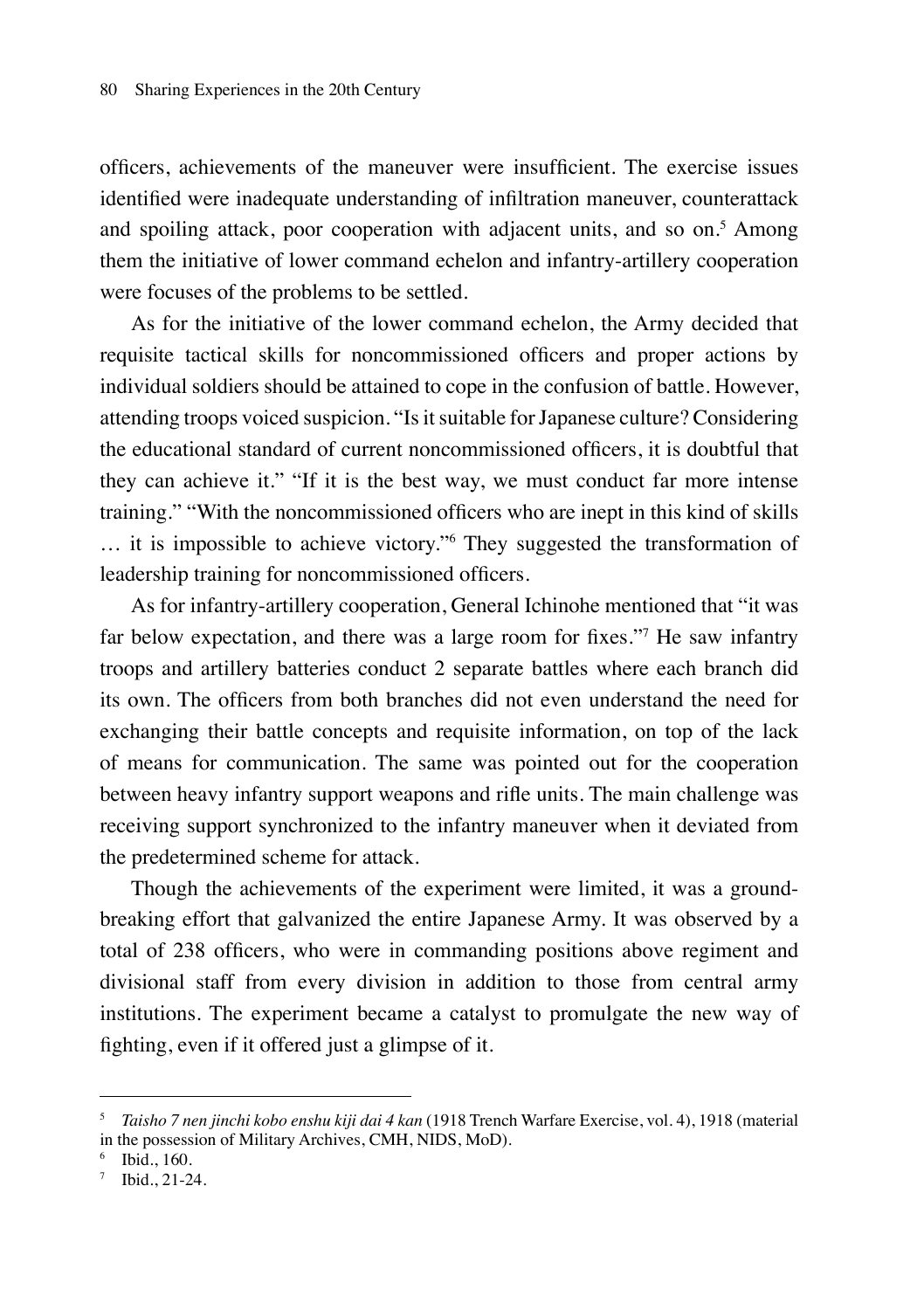### *2.2 1920 revision of the Infantry Manual*

At this moment the Army was uncertain what would be key to breaking through the defensive belt of WW I. The most promising solution the Army could think of was the way the German army conducted the Ludendorff Offensive in 1918, information of which was too scant to understand what happened.<sup>8</sup>

In 1919 the Infantry School started the work of revising the Infantry Manual of 1909 based on the studies of WW I. The guidance given from Lieutenant General Masahiko Kawamura, the Commandant of the Infantry School, demanded that the infantry manual should be a Japanese one, instead of just importing the Europeans', taking into account the Japanese culture, the capacity of Japanese soldiers, and the organization and the equipment that the Japanese Army could afford. In addition it directed that the focus of the manual should be *open warfare* instead of *trench warfare*, which he thought was much easier than the former in terms of time available for decision making, and that the scope should be limited to fundamental skills applicable to any combat situation on the premise of the short service term of the draftees.<sup>9</sup>

At this moment there were two schools of thoughts on how the manual should be revised. One was represented by the Infantry School, which was responsible for drafting the new manual; the other was by the Special Military Investigation Committee, which was the center of research for the war and organized the recommendation for the manual. They differed on 2 points. The first point was about the amount of new weapons and ammunitions that would be the condition for drafting the manual. The Infantry School assumed that the weapons and ammunitions could be insufficient because of the weak industrial capacity of Japan. On the other hand the committee assumed that the same level of armaments and supplies as the Europeans during the war should be considered. The second point was about the understanding of two different forms of warfare:

<sup>8</sup> Rikugun hohei gakko (The Army Infantry School), "Susen jinchi no kobo ni kansuru Kaneko chusa no iken (Lieutenant Colonel Kaneko's opinion concerning trench warfare)", *Kenkyu geppo* (Monthly Research Report), vol. 9 (1918): 41-42.

<sup>9</sup> Rikugun hohei gakko (The Army Infantry School), "Hohei soten kaisei ni kansuru Kawamura koucho no danpen (The excerpt of speech of commandant Kawamura concerning revision of the Infantry Manual)", *Kenkyu geppo* (Monthly Research Report), vol. 16 (1919): 25-36, vol. 17 (1919): 25-30, vol. 18 (1919): 37-41.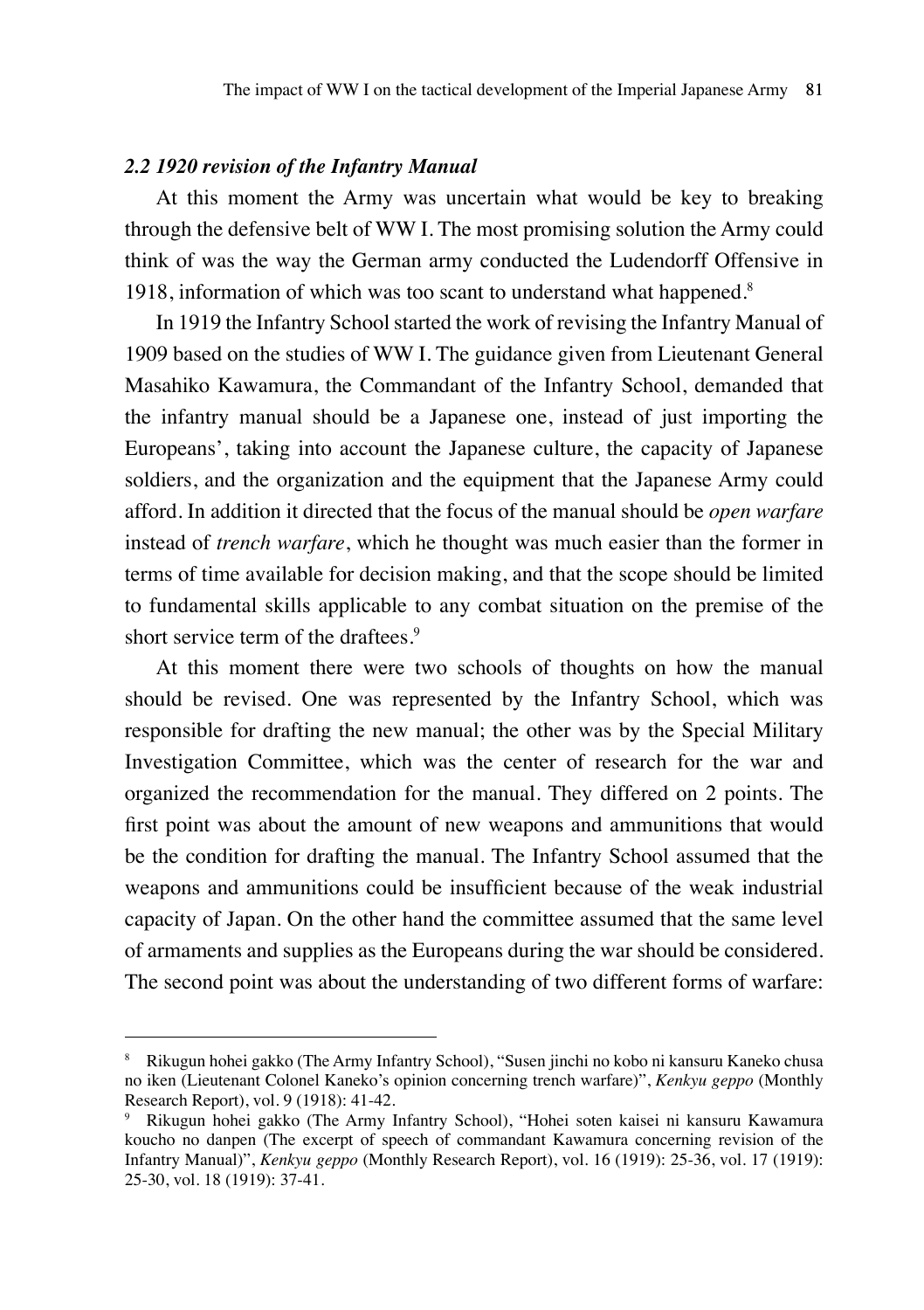*open warfare* and *trench warfare*. The school viewed *trench warfare* as a peculiar kind of warfare requiring different fighting skills from *open warfare*. It decided there was no lesson from WW I to be adopted to the *open warfare* doctrine, which was the core of the Infantry Manual, even though there were other thoughts in the army which regarded the two forms of warfare as inseparable, with *open warfare* following breakthrough of the defensive belt.<sup>10</sup>

After the discussions in fall of 1919 they revised and created a tentative version of the Infantry Manual in September 1920. The Infantry School's thought was adopted. And the strategic imperative for short decisive war required the Japanese Army to reject *trench warfare* as unfavorable and exceptional. The lessons adopted from WW I were only minimal. It was almost identical to the latest manual published after the Russo-Japanese War except for consideration of both dispersion and decentralization of command.

## **3. Road to the drastic change in tactics**

#### *3.1 Trench Warfare Exercise of 1922*

By the end of 1921 the Japanese Army had access to the latest infantry manuals published after the war by former belligerents of WW I: Britain, France, Germany, and the U.S. The Army understood that the European countries had reached a conclusion on the lessons of the war.<sup>11</sup> At the end of 1921 Lieutenant General Soichiro Kojima, the chief of headquarters, Inspectorate General of Military Training, organized the Committee of Infantry Tactics with the aim of revising the Infantry Manual with the latest knowledge from Europe. As the aim shows, the scope of the study was only limited to *open warfare*.

The committee studied various ways including war games, experimental exercises, and live fire tests. The studies mostly relied on French documents, and the opposing force of the war games was the French Army. The culminating event associated with the effort of this committee was the exhibition maneuver in April of 1921 in the presence of more than 120 officers including all division

<sup>10</sup> Captain Miura, *Hohei soten kaisei ni kansuru iken* (Opinions on the revision of the Infantry Manual), (material in the possession of Military Archives, CMH, NIDS, MoD).

<sup>11</sup> Infantry Major Mitome, "Kaisei hohei soten souan ni kansuru kenkyu (Research on the revised tentative Infantry Manual)", *Kenkyu geppo* (Monthly Research Report), vol. 56 (1923): 4-5.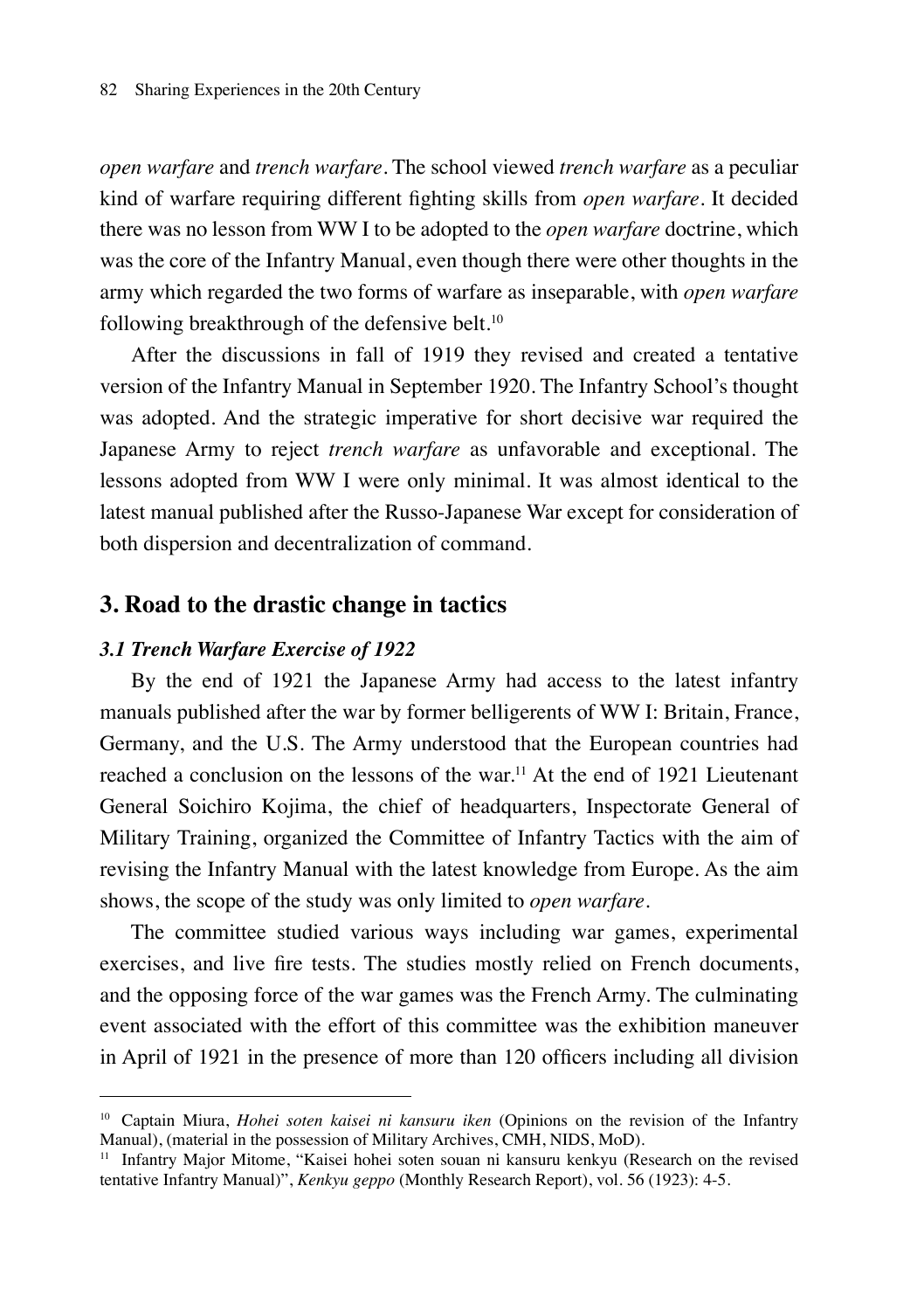commanders and reserve generals. After 4 months of study the committee submitted the final report.

Contrary to former arguments, the committee admitted that the two forms of warfare, *open warfare* and *trench warfare*, were inseparable. Along with this fundamental change in framework, it reached a conclusion on the following associated changes: delegation of command and control downward, shorter combat range of infantry fire, and machinegun centric employment of infantry.

The delegation of command and control downward was described in terms of necessity of dispersion required by dense lethal fire of machineguns. The committee concluded that under the fire of the modern battlefield, even the platoons would be large enough to be immobile as a group. Only sections or individual soldiers could maneuver under enemy fire. Troops that reached deeper into enemy position should enable the following troops to advance. As a result, tactical unit of fire and movement was changed from the platoon to the section along with the abolition of the tightly closed formation.

The combat range of infantry fire had been stipulated as mid-range of 600m in the manual. But the study showed that infantry fire should be shortened to 300m to avoid casualties by enemy artillery bombardment and to adapt to the new norm of battlefield of wide dispersion and camouflage where soldiers hardly spotted distant targets without an optical device. To supplement the weaker firepower of the Japanese Army compared to that of European armies, both in terms of infantry fire and artillery fire, the introduction of sufficient number of grenade dischargers was stressed.

The Japanese Army acknowledged the value of machinegun centric employment, replacing the firepower of rifles with light machineguns for the infantry sections. However, because Japan could not afford to equip each infantry section with a light machinegun, the gap had to be filled by rifle sections without dispersing, and therefore, accepting the possibility of greater casualties.

Soon after the formation of the Committee of Infantry Tactics, the Army decided to conduct another experimental maneuver, Trench Warfare Exercise of 1922, cancelling the scheduled Special Engineer Exercise of 1922. The purpose was to select adequate lessons of the trench warfare from WW I for the Japanese Army, by examining the ways to conduct trench warfare, which was formed in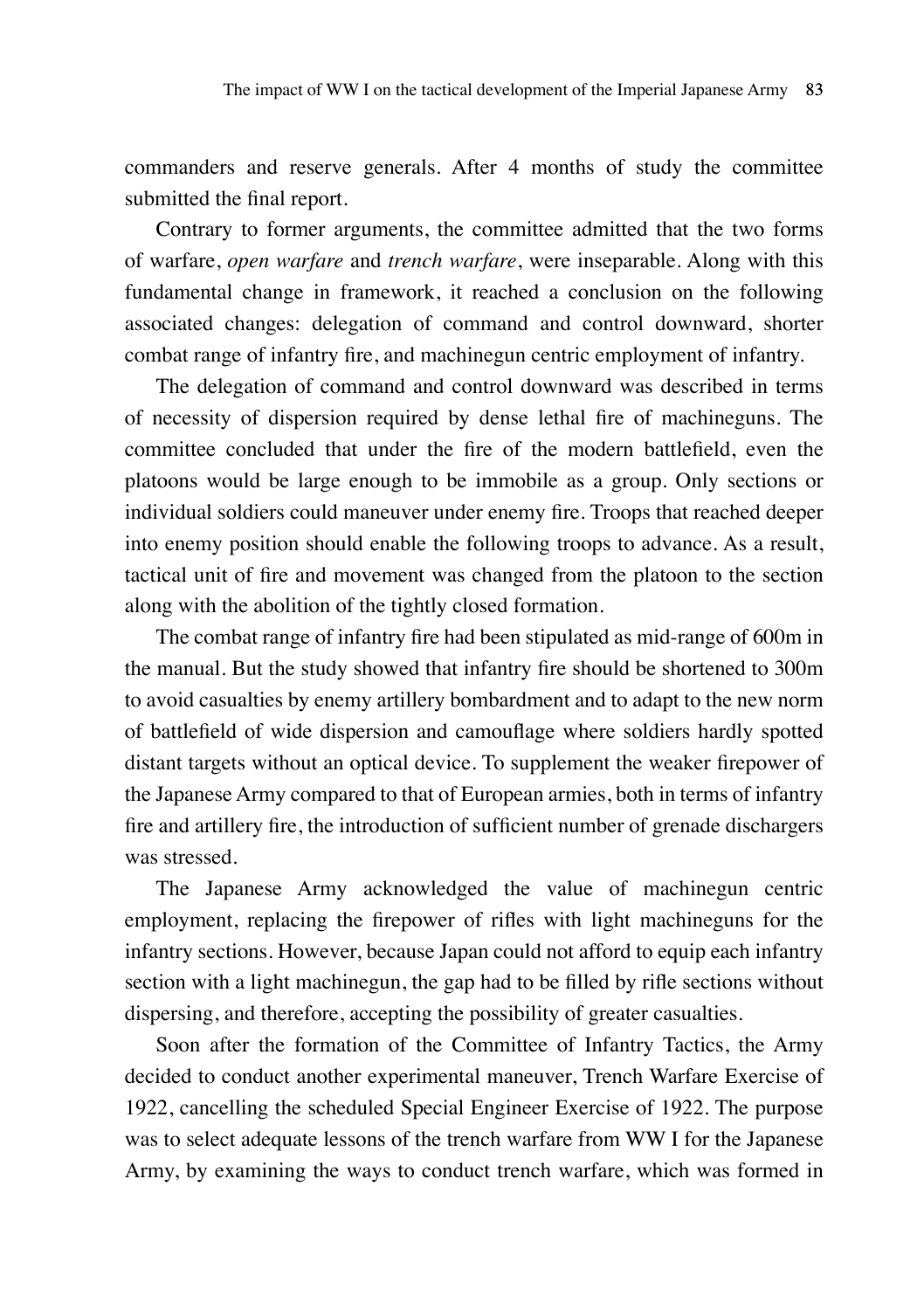close relationship with the study of *open warfare* by the Committee of Infantry Tactics.12 The maneuver was conducted with temporally organized troops; one and a half infantry battalions for defense, and two and a half infantry battalions for attack, both of which were reinforced by infantry and artillery guns, engineer units, and balloon units with the exception of the support by tanks and airplanes that were attached only to the attacking unit. The offensive phase of the exercise was about a week long after 2 months of fortification work.

The focus areas of the exercises were twofold: how to organize all the combat elements through meticulous planning and to execute it for both offense and defense, and finding a new way of fighting centered on the infantry section.<sup>13</sup> Through the exercise the Army admitted that planning for trench warfare improved marginally, and the execution, especially the preparation work, was poor. The new section centric fighting, which participating troops were trying to materialize, was nothing more than what the Army had been doing. The issues raised for further development were: relation between plan and order, command and control of the small units, cooperation between the infantry and the artillery, and the way to employ defending force for defense in depth.

Planning by the company commander and below was the worst, though the Army required more detailed planning for the lower echelon. For execution, the plan should have been adaptable to changing situations by updating the plan or improvising the actions of individual leaders without adherence to the plan. The balance between the preplanned action and the improvised action was regarded as a key to trench warfare. To strike a balance between them, the Army concluded that the development of the initiative of individual soldiers was necessary.

For the command and control of the small unit, the Army regarded *the command facilitating the initiative of the subordinate* was necessary. But what the troops actually performed was *uncontrolled command*, by which commanders gave just nominal orders to subordinates and left them on their own without any control. It was too novel for the troops to understand the new way of command

<sup>12</sup> Kyoiku sokan bu (The Inspectorate General of Military Training), *Taisho 11 nen jinchi kobo enshu kiji dai 1 kan* (Report on the Trench Warfare Exercise of 1922, vol. 1), March 1923, 4 (material in the possession of Military Archives, CMH, NIDS, MoD).

 $13$  Ibid., 99.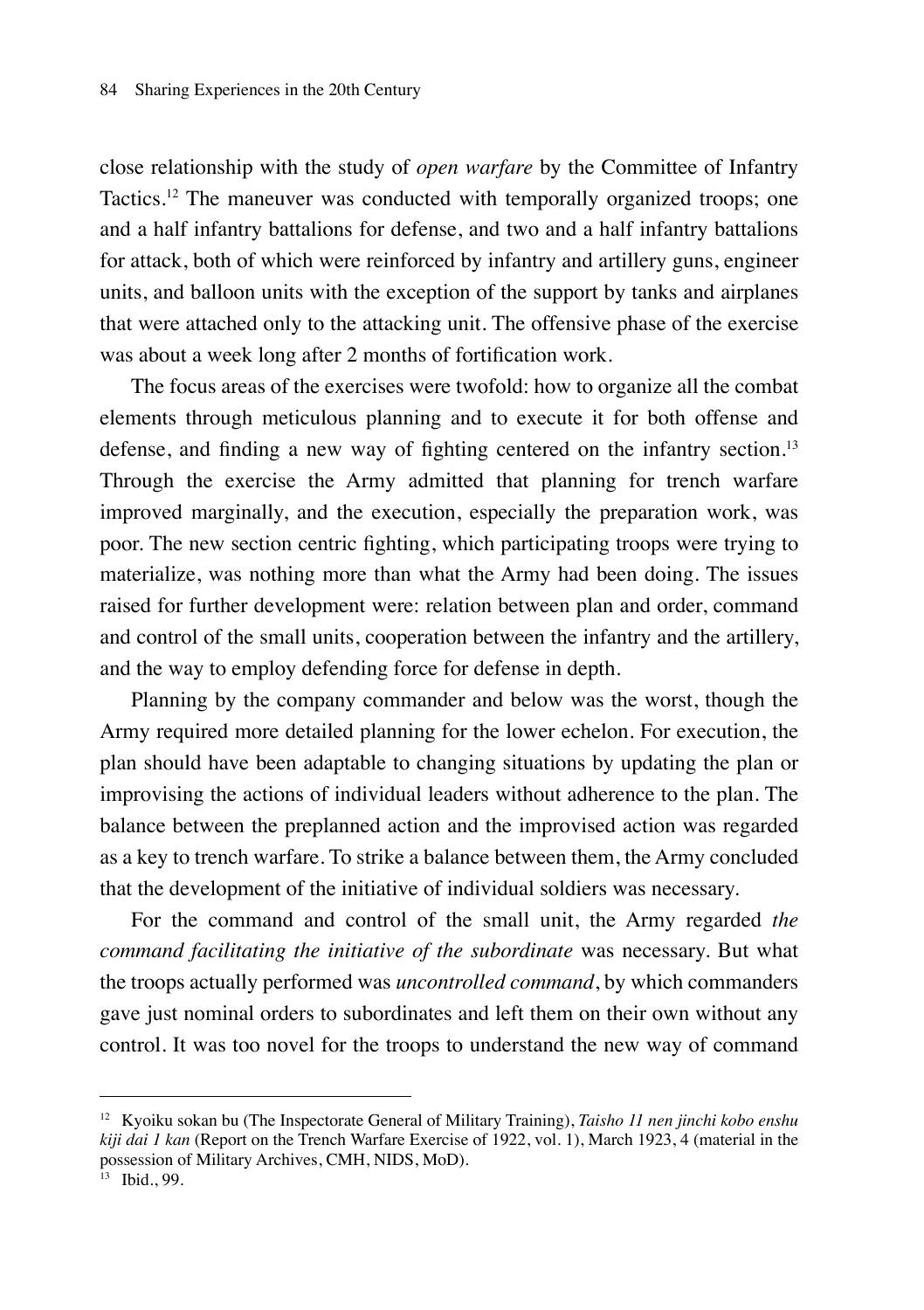and control. Poor tactical skills and judgment of both the platoon leaders and the section leaders emerged as new problems.

Cooperation between infantry and artillery was evaluated as poor, especially when the advance of the infantry attack was delayed and adjustments of the artillery fire were difficult due to lack of means to communicate swiftly between them. In regard to keeping the overall harmony between infantry and artillery, the Army admitted that local failure of the infantry attack was not good enough to change the artillery fire plan. This notion led to the negation of the creeping barrage and promoted the further study of the cooperation.

The issues associated with the way to employ the defending force in depth were withdrawal and counterattack. In the exercise, the defending troops fought and retrograded to the next defensive line one by one as the enemy attack progressed. Such an approach was criticized as the successive defense which should be avoided. It was emphasized that defensive positions should be held tight. In the counterattacks, firing troops in the position just vacated all positions and launched an attack even when effect of fire was insufficient or attacked the enemy head on with poor synchronization of fire and movement.

Those are all signs of old habits of linear tactics before WW I. The central problem regarding the new way of fighting was command and control of the lower tactical echelons. Whereas linear tactics had allowed communication by natural voice, the new ones did not because of the dispersion and lack of proper communication equipment. It was hard to communicate with the troops beyond reach of natural voice. Officers who attended the exercise were right on the mark about the difficulty. "By having insights into how situations will develop and with spontaneous initiative we must establish spiritual radio communication." "Now it is required that the training will cultivate closer mental communications with each commanders."14 Those were a requirement for Telepathy, or Mission Command in current military parlance, and it should be achieved through proper training.

<sup>14</sup> *Taisho 11 nen jinchi kobo enshu kiji dai 2 kan (ge)* (1922 trench warfare exercise, vol. 2 part 2), 1922 (material in the possession of Military Archives, CMH, NIDS, MoD), 185-188.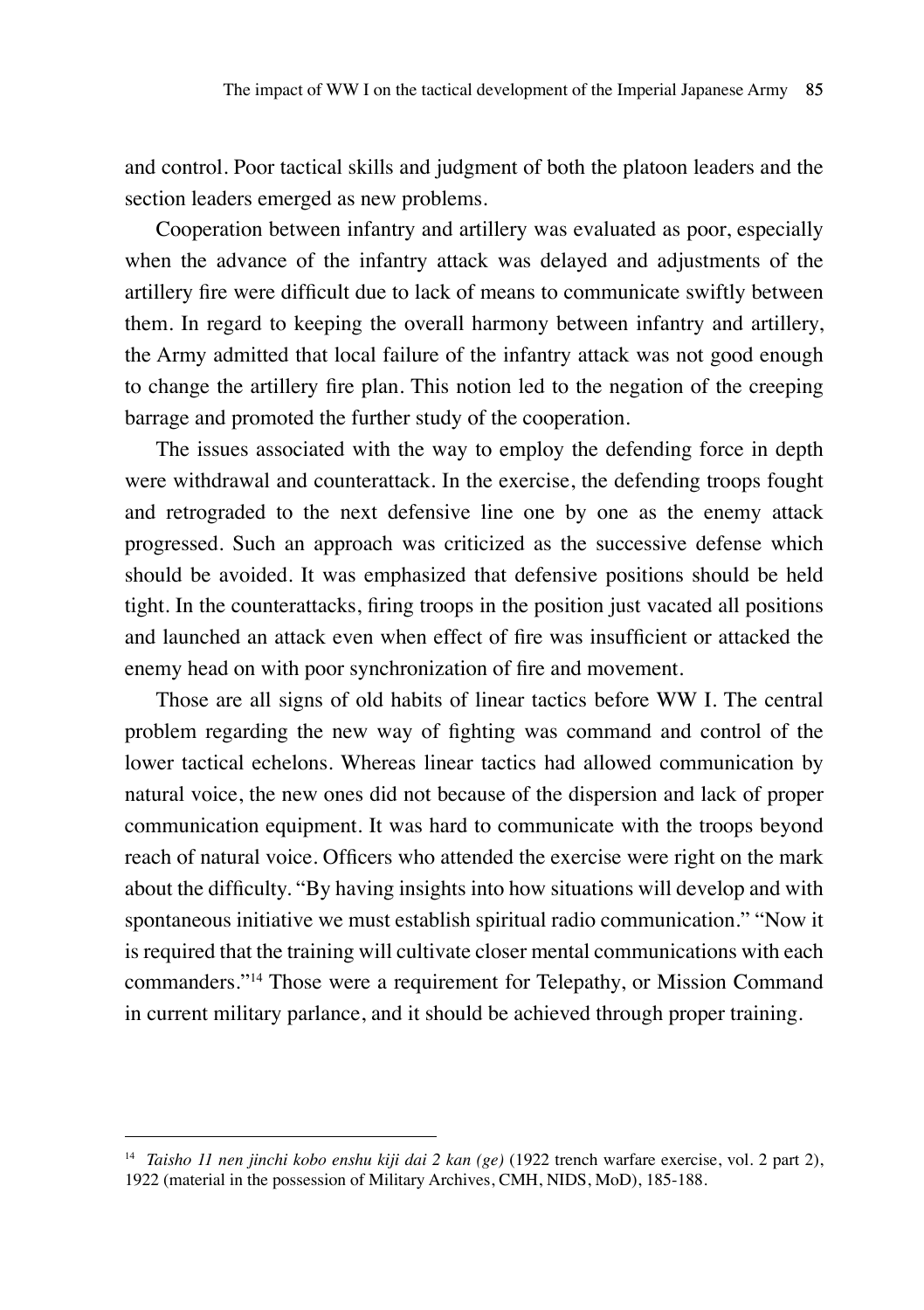### *3.2 1923 revision of the Infantry Manual*

After the conclusion of the study by the Committee of Infantry Tactics, based on the outcome of the study and the maneuver, the Infantry Manual of 1923 was published, again as a tentative version, in January 1923. It was "the drastic change from the former".<sup>15</sup>

For the offensive actions the Japanese Army basically accepted the idea of the Europeans. However, the Army understood that Japan lacked both the industrial capacity to equip enough fire arms and the intellectual capacity of the noncommissioned officers.16 The Army decided not to go so far as the Europeans did.

The main features of the changes were emphasis on the local encirclement by the units of lower echelon, more dispersion, and the delegation of command to the lower.

The local encirclement by the units of the lower echelon had been stipulated in the former manual, but this time it was emphasized more aggressively. The commanders of all echelons were required to break into weak points of the enemy position, to locally encircle him, and to exploit it to the breakthrough of the enemy defensive belt.

Further dispersion and the delegation of command to the lower were materialized based on the outcome of the committee, though under sparse enemy fire it still stuck to the use of packed formation as a favorable form. The section leader was required to exercise command authority for the first time. And the responsibilities associated with fire control were transferred from the company commander to the platoon leader with detailed directions to be given by the section leader instead of the platoon leader. The authority for initiating assault was delegated from the battalion commander to the company commander.

For the defensive action the Japanese Army only partially accepted the WW I lessons of Europeans. The primary principle the Army stressed was "breaking

<sup>15</sup> The comment of Lieutenant General Kazushige Ugaki, *Hohei soten souan kaitei riyu sho* (Explanation on the revision of the tentative Infantry Manual), January 1923 (material in the possession of Military Archives, CMH, NIDS, MoD).

<sup>&</sup>lt;sup>16</sup> Infantry Major Mitome, "Kaisei hohei soten souan ni kansuru kenkyu (Research on the revised tentative Infantry Manual)", *Kenkyu geppo* (see note 9 above), 13-14.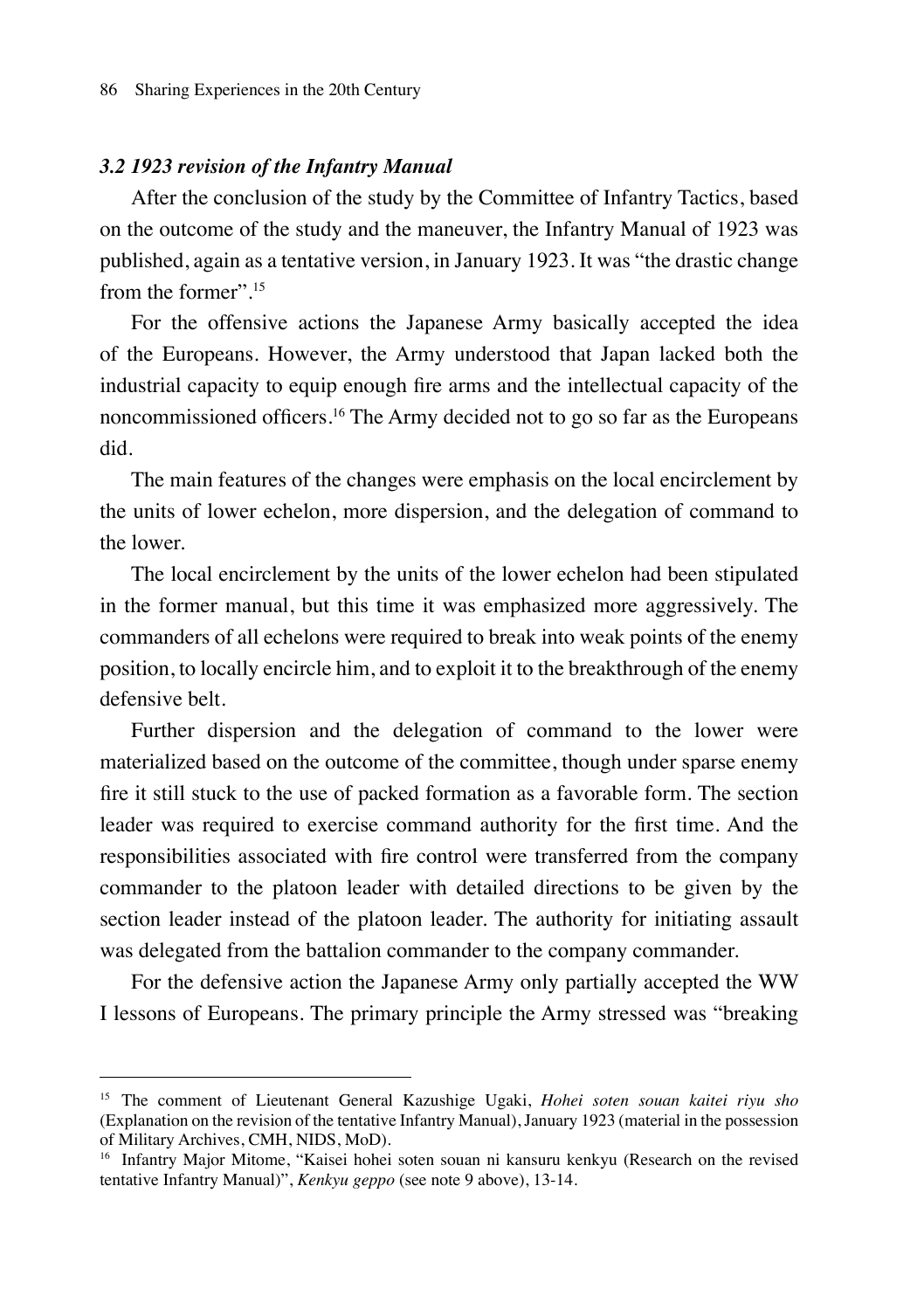enemy attack in front of the forward edge of the battle area by holding the only one defensive belt". There was no difference in principle from the Russo-Japanese War except for expression of "defensive belt" instead of "defensive line". The word "belt" symbolized the lessons from WW I accepted by the Japanese in the case of open warfare. Even in the case of trench warfare the second defensive belt and ones further in depth should be utilized just in case. The counterattack which had been conducted by the battalion and above was to be done by the platoon and above. The place of counter attack was only limited to the point where the enemy broke in or just in front of the defensive position. The infantry school clearly negated counterattack against the enemy having already penetrated the first defensive belt.<sup>17</sup>

#### *3.3 1928 revision of the Infantry Manual*

The next manual of 1928, which was not labelled "tentative" after almost a 10-year effort of assimilating the lessons of WW I, was basically the same as the 1923 tentative version. It was just edited so that soldiers could more easily understand.

# **4. Institutional reform for improving the capacity of noncommissioned officers**

To make the Infantry Manual practical the Japanese Army had to take another step beyond just changing the doctrine. As discussed along the course of tactical development, the fundamental lack of capacity of the noncommissioned officer could be the critical cause of deadlock for the implementation of the new doctrine. Understanding the necessity of intellectual enhancement and cultural transformation of the noncommissioned officer, the Army revised the Army Maneuver Regulation, the Army Training Regulation, and the Army Service Regulation in conjunction with the publication of the infantry manual and established 3 Army Noncommissioned Officer Schools by 1927.

<sup>17</sup> Rikugun hohei gakko (The Army Infantry School), "Kaisei hohei soten souan ni kansuru kenkyu (zoku) (Research on the revised tentative Infantry Manual [continued])", *Kenkyu geppo* (Monthly Research Report), vol. 59 (1923): 52.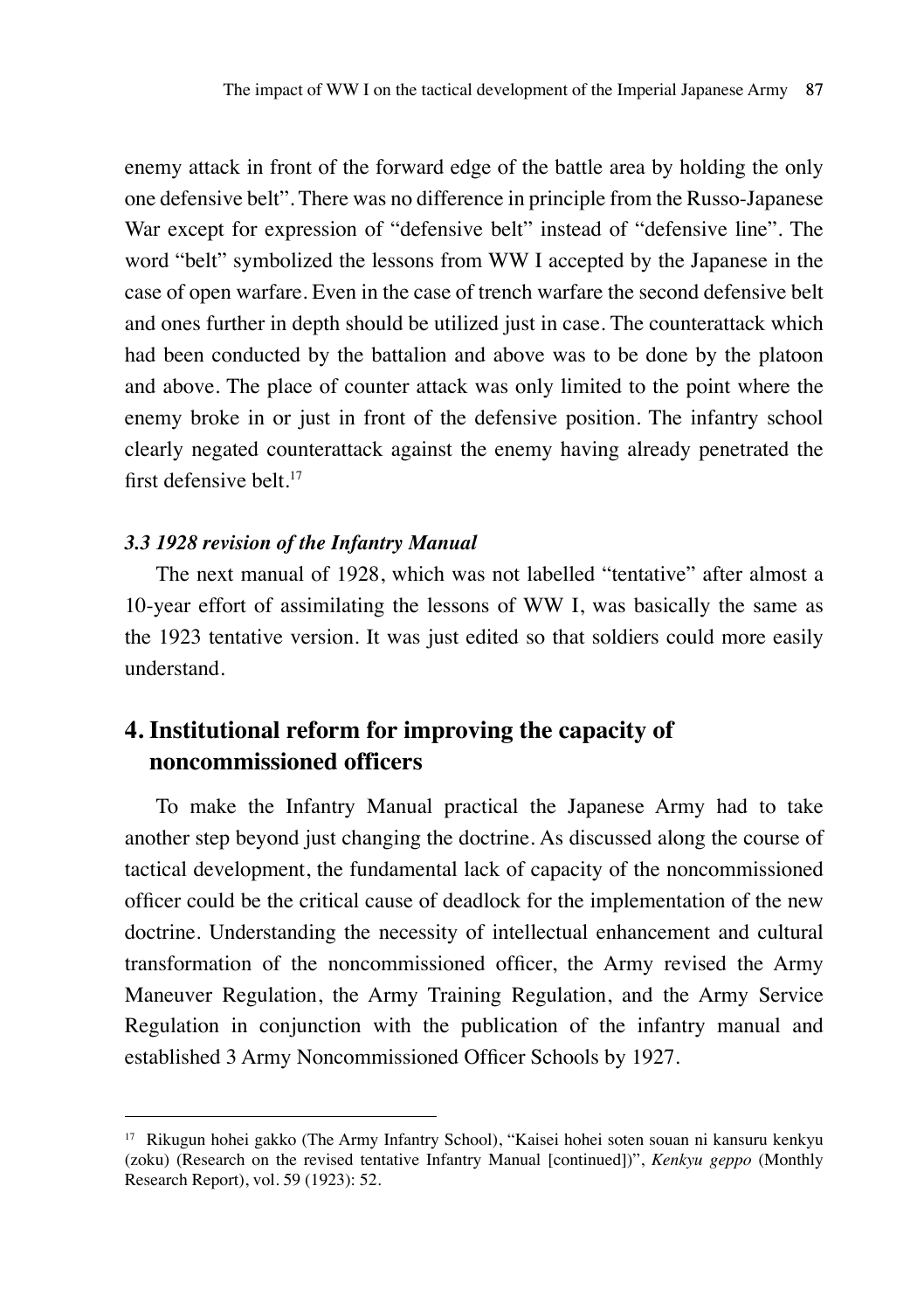The new Army Maneuver Regulation of 1924 designated leaders of small units including noncommissioned officers to be inspected periodically along with giving emphasis to the importance of leader development for small units and combined arms training. And it included the provision of establishing the permanent framework for experimental study of trench warfare, while maneuvers of this kind had been temporal.

The Army Education Regulation was revised 3 times in conjunction with the revisions of the Infantry Manual. The regulation of 1920 emphasized education by self-awareness, which responded to the fear of mutiny plagued among the war-weary European countries. On the other hand, the Army Service Regulation of 1921, whose tentative version was published in 1919, described the necessity of spontaneous initiative of junior officers and noncommissioned officers to wage future war in addition to attention to the mutiny. The Army Education Regulation of 1922 directly mirrored the changes in the infantry doctrine. It stipulated that the infantry section was the focus of the training, and that the achievements of conscripts in the first year of the training should be inspected. In the explanation on the change, General Kazushige Ugaki, the head of the Inspectorate General of Military Training, elaborated the importance of the tactical judgement and leadership capacity of noncommissioned officers, and demanded that preparation for the education of candidates of noncommissioned officers be conducted with care. The regulation of 1927 promoted the idea further by stipulating the *how* in detail. The urgency of the improvement of the noncommissioned officer education was continuously promulgated by the Inspectorate General of Military Training.

# **5. Changes through Japan's own warfighting experience**

The theoretical studies of the WW I and the associated transformation of the infantry tactics based mostly on information from France were concluded with the publication of the Infantry Manual of 1928. But proofing tests were needed to finalize the transformation. Two tests were prepared by the Germans, then conducted by their apprentice, namely the Chinese National Army; one started from 1932 and the other from 1937. The experience of 1932, or the 1<sup>st</sup> Shanghai Incident, was reflected in the 1937 Tentative Infantry Manual, and that of the earlier stage of the Sino-Japanese War was reflected in the 1940 Infantry Manual.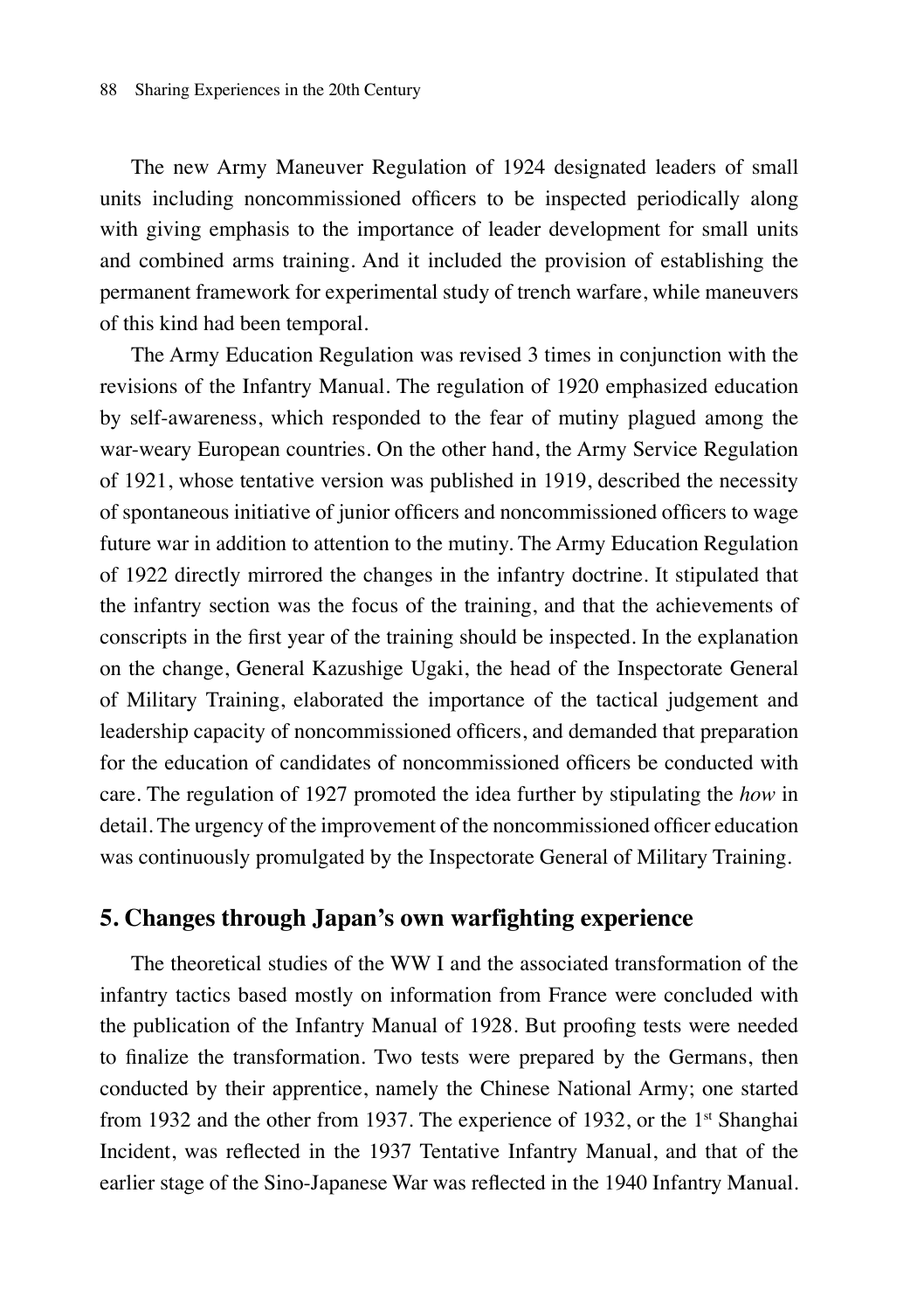The focus of the revision of the 1937 manual was tactics of the infantry rifle platoon, along with the change in organization. The rifle platoon employed in the incident consisted of 2 through 4 rifle sections and 2 sections of light machinegun. The experience of the combat taught that: the platoon was unwieldly for having too many sections subordinated to it, grenade dischargers which were temporally assigned for the expedition were very useful and should be added to infantry troops, and the cooperation between rifle sections and light machinegun sections should be improved.18 Then the Army decided to reorganize it to the new rifle platoon consisting of 3 rifle sections, each of which had 1 light machinegun, and 1 grenade discharger section with 4 pieces. Tactics corresponding to the organizational change was introduced to the manual. This change made the offensive tactics of the Japanese Army almost identical to the Europeans of WW I. On the other hand the defensive tactics did not change. On the contrary the basic principle of "breaking enemy attack in front of battle position" was further emphasized.

The campaign around Shanghai of the Sino-Japanese war stood out from all battles between Japan and China in terms of preparedness and intensity of fighting. Unlike the first Shanghai incident of 1932 which the Chinese did not expect, the campaign was well prepared by the Chinese with the help of German military advisers. The crash was like WW I with more than 2 months of deadlock, in which attacks launched by each side bogged down and both poured reinforcement in piecemeal fashion. The eventual force size amounted to 7 Japanese divisions and 7 Chinese divisions with heavy casualties for both sides, more than 40,000 for the Japanese and approximately more than 200,000 for the Chinese. Through this experience the Japanese Army understood the firepower of the modern warfare, though it was limited in scale and intensity compared to the European experience.

The lessons of the campaign were introduced into the 1940 Infantry Manual. Most of the changes were minuscule except for the idea of defense. Before this revision the primary focus of defense had been to make conditions for the

<sup>18</sup> Rikugun hohei gakko (The Army Infantry School), *Gakko an jun hi hohei soten kaisei an (riyu sho tomo) daitai kyouren ika no bu* (Manuscript of the school, Secret Equivalent, the revision manuscript of the Infantry Manual [with reasons], training of the battalion and below) (1936), 41 (material in the possession of Military Archives, CMH, NIDS, MoD).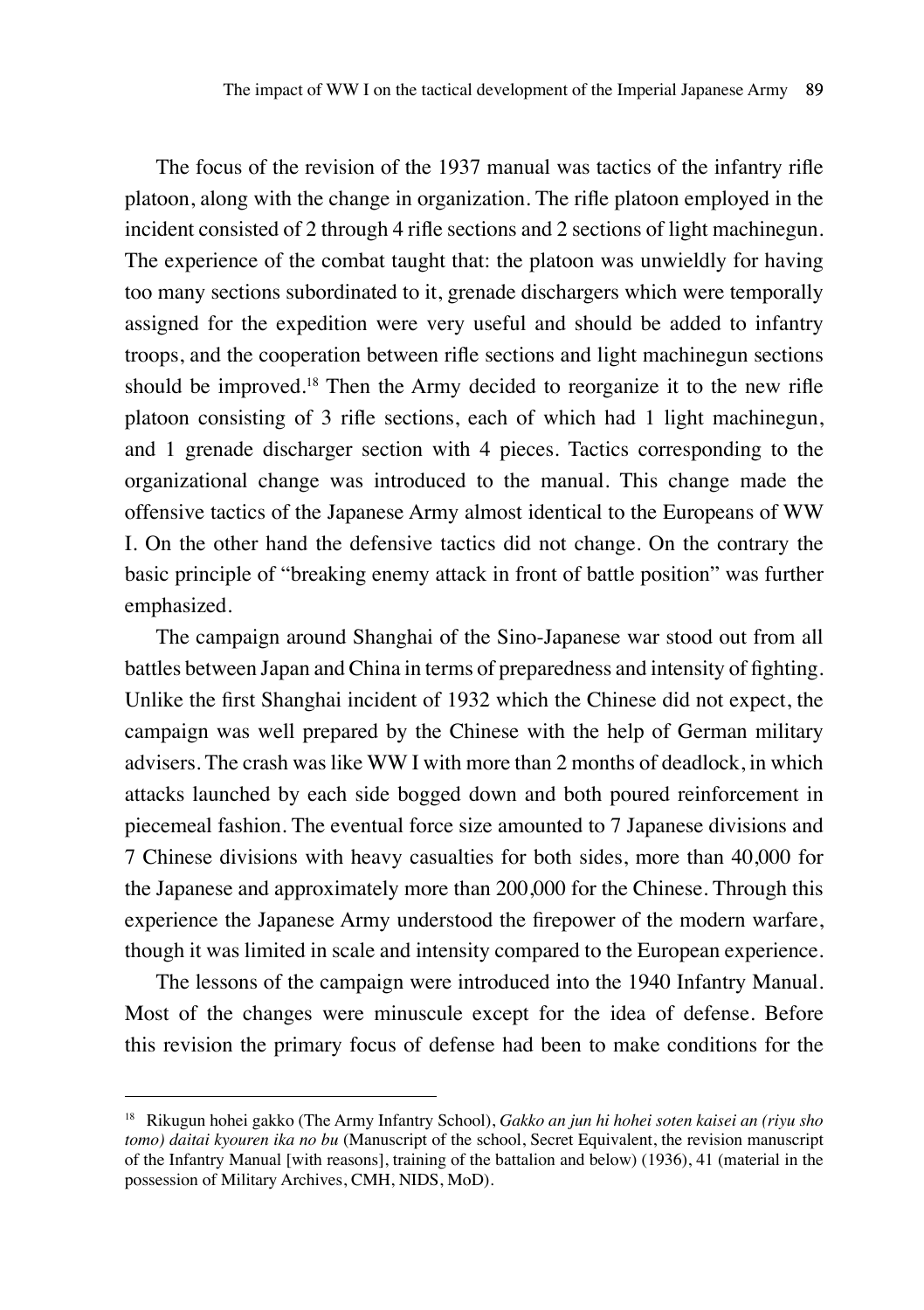offensive in a short decisive war. This meant defense with a lower force ratio rather than defense against overwhelming enemy attack.<sup>19</sup> In this manual the Army changed the focus to wider frontage against a superior enemy. Even though the basic concept of "breaking enemy attack in the front of defensive position" was still held, utilization of the depth of the defensive positions was admitted as normal. This made the defensive position for open warfare slightly deeper, as deep as the defensive position of infantry battalion, which still negated to use multiple defensive belts in depth. For trench warfare utilization of the defensive belts in depth, which had been only applicable under exceptional conditions, became normal.

This new focus led to several changes. Counterattack against the enemy in front of the defensive position was abandoned because of the heavy loss. Independency of battalion battle position was enhanced. And the normal range of the infantry fire weapons was shortened by prohibiting mid-range of 600m to avoid casualties from enemy fire.

Thus in 1940 the Japanese Army at last accepted the idea of elastic defense adopted by the Europeans, though with reservation. The defense of the Japanese Army was categorized into defense for open warfare and defense for trench warfare. Only for the latter did it allow battles in the defensive belts placed in depth. Where the line was drawn between the two determined the way to fight a defensive battle. But the line was vague. There was no objective criterion for the line. This question was raised by line officers when the Infantry School requested inputs for the revision of the 1928 Infantry Manual.<sup>20</sup>

No solution was discussed or suggested by anyone as far as the documents show. The indistinctness and the doctrine of rapid decisive war with defense averse thinking adopted by the Japanese biased the focus of training and mind of soldiers toward offensive open warfare. When it comes to defense in practice, it only allowed a shallow defensive belt with the depth of infantry battalion coupled

<sup>19</sup> Colonel Miyazaki, *Sakusen youmu rei hensan ni atari toku ni kyouchou jushi sare taru youkou* (Particular points of emphasis and importance on editing the Field Service Regulations, Operations), (1940) (material in the possession of Military Archives, CMH, NIDS, MoD).

<sup>20</sup> Rikugun hohei gakko (The Army Infantry School), *Hohei soten hensan keika tuzuri (19)* (Files of the process for editing the Infantry Manual, vol. 19) (1928) (material in the possession of Military Archives, CMH, NIDS, MoD).